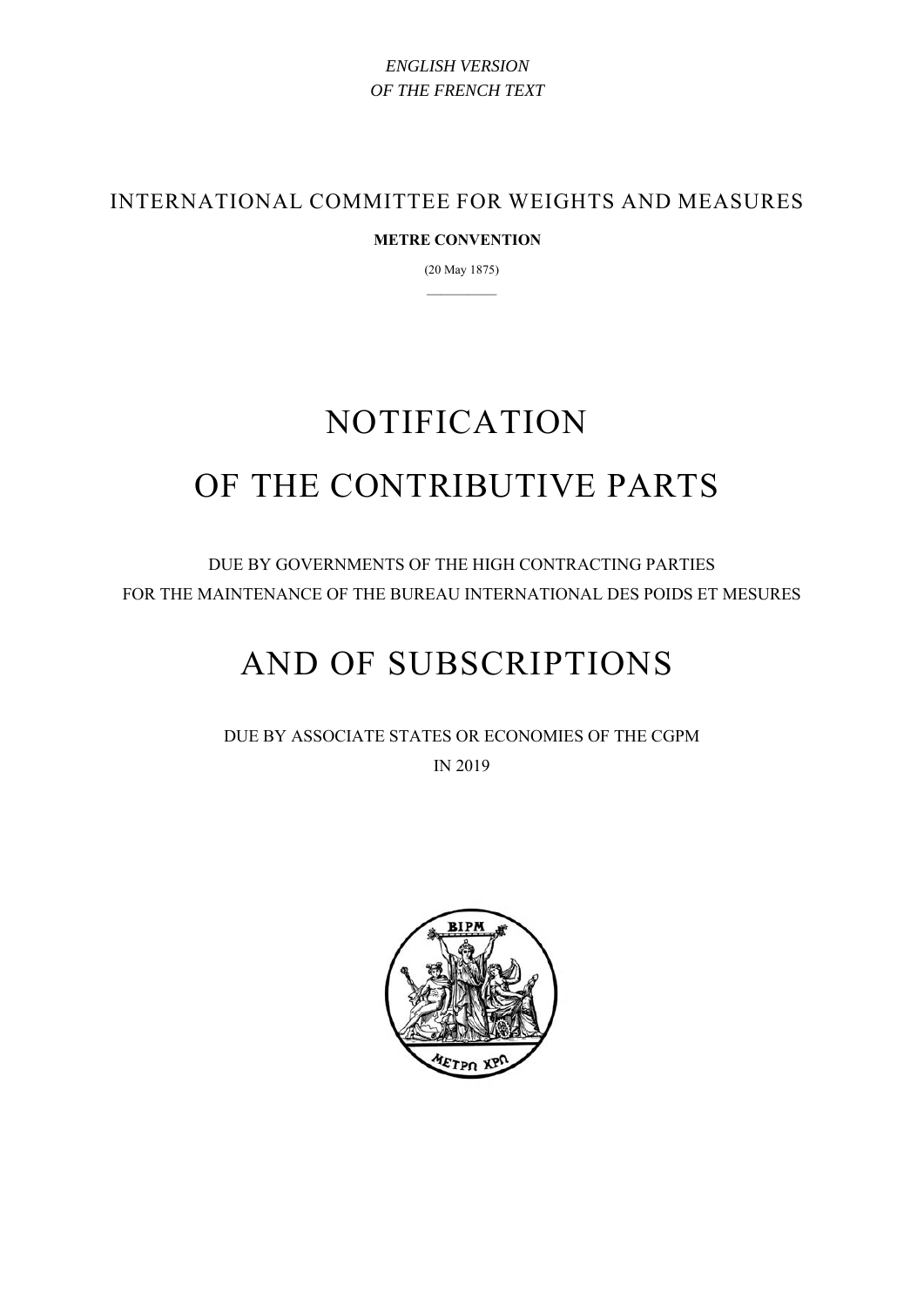#### **DOTATION OF THE BIPM**

At its 25th meeting (November 2014), the General Conference on Weights and Measures (CGPM) adopted Resolution 4 on the annual dotation of the International Bureau of Weights and Measures (BIPM) for the years 2016 to 2019, which sets it as follows:

| 2016: | 11 980 000 Euros  |
|-------|-------------------|
| 2017: | 11 980 000 Euros  |
| 2018: | 11 980 000 Euros  |
| 2019: | 11 980 000 Euros. |

#### **CONTRIBUTIVE PARTS IN 2019**

The bureau of the International Committee for Weights and Measures (CIPM) has the honour to send Member States the Table of the Contributive Parts for 2019 (as given on the following page).

The repartition of the dotation for 2019 is based on the Scale of Assessments for the apportionment of the expenses adopted by the United Nations (UN) General Assembly in December 2015 for the years 2016 to 2018, i.e. the scale in force when calculating the table of the contributive parts for 2019. As the scale of assessments applicable for 2019 onwards will be adopted in December 2018 by the United Nations General Assembly, and published in early 2019, corrections of the contributive parts of the year 2019 will be taken into account in the Notification of the contributive parts for the year 2020.

Those Member States marked with an asterisk in the Table of the repartition of the dotation pay the maximum or minimum contribution. Except for these States, the repartition percentage is calculated by multiplying the current UN scale by 1.178.

#### **PAYMENT TERMS**

The bureau of the CIPM recalls that, according to Article 10 of the Metre Convention, the contributive parts shall be paid *at the beginning of each year*. Drawn up in Euros, they are payable in Euros, or in any other currency convertible to Euros. Payment should be net of charge for the BIPM.

Payment of the contributions can be made:

- **by bank transfer** to the BIPM bank account at **HSBC**, 103 avenue des Champs Elysées F-75419 PARIS CEDEX 08:

|                        | Bank code: 30056                                                                                              | Branch code: 00006 |  |                                         | Account number: 0006 370 0020 RIB key: 20  |  |  |
|------------------------|---------------------------------------------------------------------------------------------------------------|--------------------|--|-----------------------------------------|--------------------------------------------|--|--|
| SWIFT code: CCF RF RPP |                                                                                                               |                    |  | IBAN: FR76 3005 6000 0600 0637 0002 020 |                                            |  |  |
|                        | - by bank transfer to the BIPM bank account at La Banque Postale, Centre financier<br>F-75900 PARIS CEDEX 15: |                    |  |                                         |                                            |  |  |
|                        | Bank code: 20041                                                                                              | Branch code: 00001 |  |                                         | Account number: 02 829 26J 020 RIB Key: 55 |  |  |
|                        | SWIFT code: PSSTFRPPPAR                                                                                       |                    |  |                                         | IBAN: FR40 2004 1000 0102 8292 6J02 055    |  |  |

- **by cheque** payable to the Bureau international des poids et mesures.

To request an invoice, please contact the BIPM Director (martin.milton@bipm.org).

For the International Committee for Weights and Measures:

| <i>The Secretary,</i>            | The President.                              |
|----------------------------------|---------------------------------------------|
| J. MCLAREN                       | B. INGLIS                                   |
| Ottawa, Canada, 12 December 2018 | Lane Cove, NSW, Australia, 12 December 2018 |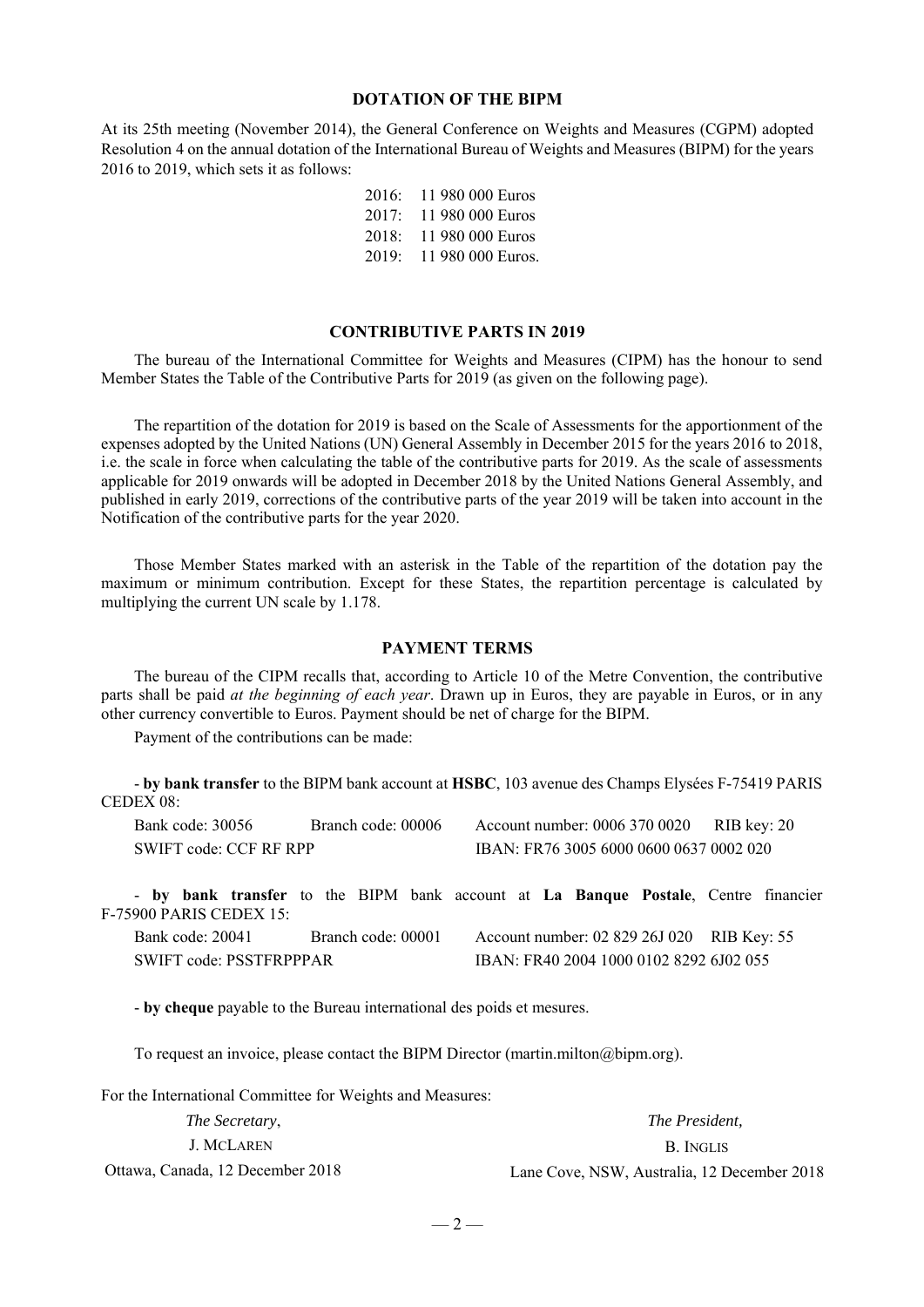|                                                   |        | Barème ONU<br>2016-2018 | Contribution nette<br>pour 2019 |  |  |
|---------------------------------------------------|--------|-------------------------|---------------------------------|--|--|
| États Membres                                     |        |                         |                                 |  |  |
| <b>Member States</b>                              |        | UN Scale for            | Net contribution for            |  |  |
|                                                   |        | 2016-2018               | 2019                            |  |  |
| Afrique du Sud / South Africa                     | *      | 0,364                   | 56 306                          |  |  |
| Allemagne / Germany                               |        | 6,389                   | 901 925                         |  |  |
| Arabie saoudite / Saudi Arabia                    |        | 1,146                   | 161 779                         |  |  |
| Argentine / Argentina                             |        | 0,892                   | 125 922                         |  |  |
| Australie / Australia                             |        | 2,337                   | 329 911                         |  |  |
| Autriche / Austria                                |        | 0,720                   | 101 641                         |  |  |
| Belgique / Belgium                                |        | 0,885                   | 124 934                         |  |  |
| Brésil / Brazil                                   |        | 3,823                   | 539 687                         |  |  |
| Bulgarie / Bulgaria                               | $\ast$ | 0,045                   | 56 306                          |  |  |
| Canada                                            |        | 2,921                   | 412 353                         |  |  |
| Chili / Chile                                     |        | 0,399                   | 56 326                          |  |  |
| Chine / China                                     |        | 7,921                   | 1 118 195                       |  |  |
| Colombie / Colombia                               | *      | 0,322                   | 56 306                          |  |  |
| Croatie / Croatia                                 | $\ast$ | 0,099                   | 56 306                          |  |  |
| Danemark / Denmark                                |        | 0,584                   | 82 442                          |  |  |
| Égypte / Egypt                                    | $\ast$ | 0,152                   | 56 306                          |  |  |
| Espagne / Spain                                   |        | 2,443                   | 344 875                         |  |  |
| États-Unis d'Amérique / United States of America  | *      | 22,000                  | 1 130 912                       |  |  |
| Fédération de Russie / Russian Federation         |        | 3,088                   | 435 928                         |  |  |
| Finlande / Finland                                |        | 0,456                   | 64 3 7 3                        |  |  |
| France                                            |        | 4,859                   | 685 937                         |  |  |
| Grèce / Greece                                    |        | 0,471                   | 66 490                          |  |  |
| Hongrie / Hungary                                 | *      | 0,161                   | 56 306                          |  |  |
| Inde / India                                      |        | 0,737                   | 104 041                         |  |  |
| Indonésie / Indonesia                             |        | 0,504                   | 71 149                          |  |  |
| Irak / Iraq                                       | *      | 0,129                   | 56 306                          |  |  |
| Iran (Rép. islamique d') / Iran (Islamic Rep. of) |        | 0,471                   | 66 490                          |  |  |
| Irlande / Ireland                                 | $\ast$ | 0,335                   | 56 306                          |  |  |
| Israël / Israel                                   |        | 0,430                   | 60 702                          |  |  |
| Italie / Italy                                    |        | 3,748                   | 529 099                         |  |  |
| Japon / Japan                                     | *      | 9,680                   | 1 130 912                       |  |  |
| Kazakhstan                                        | *      | 0,191                   | 56 306                          |  |  |
| Kenya                                             | *      | 0,018                   | 56 306                          |  |  |
| Malaisie / Malaysia                               | $\ast$ | 0,322                   | 56 306                          |  |  |
| Mexique / Mexico                                  |        | 1,435                   | 202 577                         |  |  |
| Norvège / Norway                                  |        | 0,849                   | 119852                          |  |  |
| Nouvelle-Zélande / New Zealand                    | *      | 0,268                   | 56 306                          |  |  |
| Pakistan                                          | $\ast$ | 0,093                   | 56 306                          |  |  |
| Pays-Bas / The Netherlands                        |        | 1,482                   | 209 212                         |  |  |
| Pologne / Poland                                  |        | 0,841                   | 118723                          |  |  |
| Portugal                                          | $\ast$ | 0,392                   | 56 306                          |  |  |
| République de Corée / Republic of Korea           |        | 2,039                   | 287 842                         |  |  |
| République tchèque / Czech Republic               | *      | 0,344                   | 56 306                          |  |  |
| Roumanie / Romania                                | *      | 0,184                   | 56 306                          |  |  |
| Royaume-Uni / United Kingdom                      |        | 4,463                   | 630 035                         |  |  |
| Serbie / Serbia                                   | $\ast$ | 0,032                   | 56 306                          |  |  |
| Singapour / Singapore                             |        | 0,447                   | 63 102                          |  |  |
| Slovaquie / Slovakia                              | $\ast$ | 0,160                   | 56 306                          |  |  |
| Suède / Sweden                                    |        | 0,956                   | 134 957                         |  |  |
| Suisse / Switzerland                              |        | 1,140                   | 160 932                         |  |  |
| Thaïlande / Thailand                              | *      | 0,291                   | 56 306                          |  |  |
| Tunisie / Tunisia                                 | *      | 0,028                   | 56 306                          |  |  |
| Turquie / Turkey                                  |        | 1,018                   | 143 709                         |  |  |
| Uruguay                                           | *      | 0,079                   | 56 306                          |  |  |

 $Total<sup>+</sup>$  11 899 393

## États ayant adhéré après la 25<sup>e</sup> réunion de la CGPM (2014)

| Lituanie / Lithuania                       | *      | 0.072 | 56 306     |
|--------------------------------------------|--------|-------|------------|
| Émirats arabes unis / United Arab Emirates |        | 0,604 | 85 266     |
| Slovénie / Slovenia                        | *      | 0,084 | 56 306     |
| Monténégro / Montenegro                    | $\ast$ | 0,004 | 56 306     |
| Ukraine                                    | *      | 0.103 | 56 306     |
| Totaux / Total                             |        |       | 12 209 883 |

*States having acceded after the 25th meeting of the CGPM (2014)*

\* État Membre au maximum ou au minimum de la contribution / *Member State paying the maximum or minimum contribution.*

 $-3-$ 

+ Le total est inférieur à celui approuvé pour la dotation de 2019 en raison de la décision d'exclure la République bolivarienne du Venezuela / *The total is less than the agreed dotation for 2019 because of the decision to exclude the Bolivarian Republic of Venezuela.*

## **CONTRIBUTIONS POUR 2019 / CONTRIBUTIONS FOR 2019**